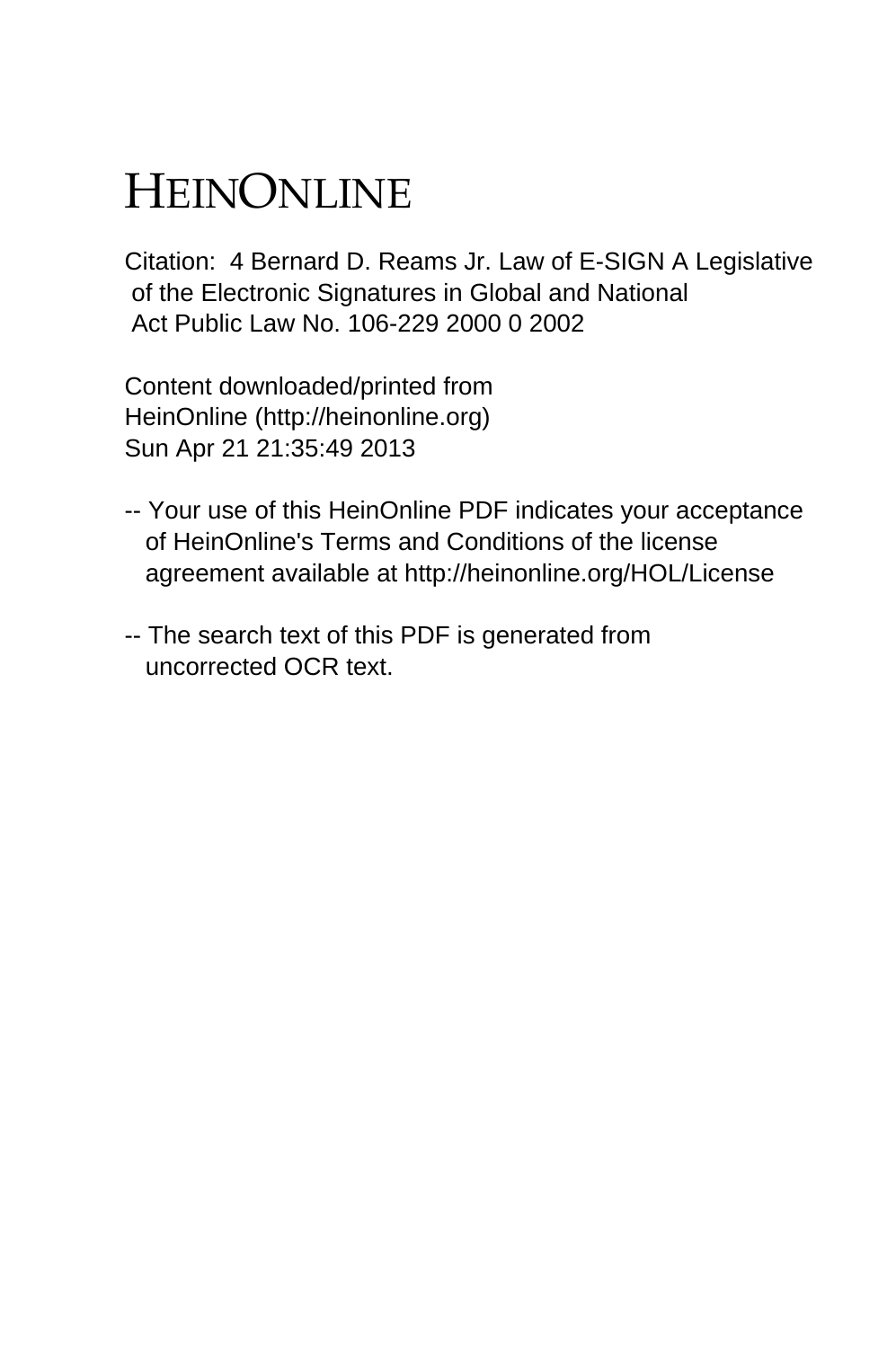### **E2276** CONGRESSIONAL RECORD- *Extensions of Remarks November 9, 1997*

han of necessary of the mother horder. Similarly, Cus-<br>
of harm. That's why it's crucial that America<br>
toms inspectors shall also be increased at the protects sensitive information in computers<br>
Ind borders by not less tha persons in each of 3 fiscal years, 1988–2000, Ensuring the security of information stored **HON. MAX SANDLIN**<br>and not less than one-half of the Customs in- in computers, and preventing criminals from **HON. MAX SANDLIN** 

comprehensively addresses the problematic it can only be accessed by authorized users,<br>issues that currently are found in section 110. who have the 'key' to decode the material.<br>It is critical that section 110 as it curren It is critical that section 110 as it currently. The more complex the formula, the tougher it and reduce laxes for every working American<br>stands be amended in order to avoid unneces- is for an unauthorized user to decipher stands be amended in order to avoid unneces-<br>sary chaos at both the northern and southern scrambled material. While American compa- ing American's Tax Relief Act, allows tax-<br>land borders. An automated entry-exist system n is not one to be implemented without careful competitors in the development of advanced that portion of their income withheld for payrol<br>consideration of the many issues involved. encryption software, export controls allow Consideration of the fight objects incomediate them to export only relatively simple The economic report of the Census Bureau<br>The Border Improvement and Immigration Act them to export only relatively simple The economic re **of** 1997 provides the **basis** for making a dect- encryption products. Over 400 companies Out- this fall had good **news** for many Americans.

edly been recognized for the excellence of communications, it probably won't work.<br>their programs, the commitment of their teach-<br>ers and administrators, the support of their to require that U.S. companies only export ad-<br>

tems the many individuals who have created in Internet users, not the criminals and terrorists relief from the tax. I am not proposing to<br>Hanover County one of the lineat public it is intended to combiniting the export of

to help **safeguard our** national security, **econ-** police develop better tools to catch criminals **of that worker's** payroll **taxes.**

years, 1998-2000, by not less than 300 full- omy, and way of life. Yet all it takes is a deter- who use encryption in the commission of a<br>time persons each year. Not less than one- mined oriminal with a personal computer a time persons each year. Not less than one- mined criminal with a personal computer and crime.<br>half of these new INS inspectors shall be as- an Internet connection to cause a great deal<br>sioned to the northern border. Simila with the best technology available.<br>Final time best technology available.<br>Relief and the security of information stored

persons in each violence in controllers, and preventing criminals from **HUN. MAX SANULIN**<br>spectors in each year shall be assigned to the breaking into critical systems requires<br>northern border.<br>northern border. encryption software, which uses mathematical **IN THE HOUSE OF REPRESENTAT**<br>formulas to scramble sensitive information so Saturday, November 8, 1997 Mr. Speaker, I believe my new bill more formulas to scramble sensitive information **so** *Saturday,* November *8, 1997* compared by authorized users, Mr. SANDLIN. Mr. Speaker, I rise today to who have the "key" to decode the material. Introduce legislation to improve take home pay nies generally hold an edge over their foreign payers to deduct from their taxable income competitors in the development of advanced that portion of their income withheld for payroll sion on whether to go forward with such a side the United States produce encryption. The economy is growing, median income rose<br>software, and most are not subject to the forthe soconyania based on state interior the secti companies are increasing their share of the "However, the working families and small<br>STATEMENT COMMENDING HAN- rapidly expanding world market for encryption businesses of America are not reaping the re-

**THE CORRESSERT REPAIRS TO A THE CORRESPOND THE CORRESPOND TO A THE CORRESPOND TO A THE CORRESPOND TO A THE CORRESPOND TO A THE CORRESPOND TO A THE CORRESPOND TO A THE CORRESPOND TO A THE CORRESPOND TO A THE CORRESPOND TO** IN THE HOUSE OF REPRESENTATIVES would impose a mandatory key recovery sys-<br>Saturday, November 8, 1997<br>Saturday, November 8, 1997<br>In Blance and exported abroad. Key recovery<br>In BLILEY, Mr. Speaker, today I would like would Saturday, November 8, 1997<br>States and exported aboad. Key recovery lower- and middle-income brackets, the situa-<br>Mr. BLILEY. Mr. Speaker, today I would like would require the maintenance of a central- tion is even more gri to recognize Hanover County public schools ized databank with all the Nation's encryption families has fallen for the past 7 years.<br>as the first school system ever to win the U.S. keys, and is primarily intended to help la Senate's Award for Continuing Excellence, or forcement and increase national security. If working harder and longer and not getting<br>ACE. The ACE is awarded to organizations police or other law-enforcement officials be-ahea police or other law-enforcement officials be- ahead. This is why Americans working a 40-<br>lieve criminals have encrypted information that hour week struggle to make ends meet. There Accoreting "sustained exemplary perform- lieve criminals have encrypted information that hour week struggle to make ends meet. There are the There is the There is the There is the There is the There is the There is the The ance in quality and productivity improvement." would help prevent a crime or catch a law- were many good provisions in the Taxpayer<br>Since its establishment 14 years ago, it has breaker, they would obtain a court order, the Since its establishment 14 years ago, it has breaker, they would obtain a court order, then Relief Act of 1997, and I supported the bill, only been given out six times, and never be-retrieve the key from the centralized da signed to recognize quality in private business, mation back into its original form. Not only needed tax relief to every American bringing<br>ACE has expanded over the years to include does this proposal raise concerns about does this proposal raise concerns about how to prevent criminals from breaking into the key public sector agencies and remains one of the to prevent criminals from breaking into the key Nation's most prestigious awards. Nation's most prestigious awards. database, and about the privacy of law-abiding contribution, **over 70** perceot of Americans pay

Their programs, the summations of their to require that U.S. companies only export ad-<br>ers and administrators, the support of their to require that U.S. companies only export ad- cans who earn \$65,400 or less. Working, mid vanced encryption software that uses a key die-class Americans earning up to \$65,400 a<br>recovery system, many other nations will im- year pay a combined 15.3 percent of their in-<br>pose no similar requirement on their firms. ment of their students. They qualified for the recovery system, many other nations will im-year pay a combined 15.3 percent of their in-<br>ment of their students. They qualified for the recovery system, many other firms. Becondition of Excellence Award in 1991 and cause criminals will find it easy to import that care programs. For taxpayers earning more<br>have continued to maintain a high perform- software over the Internet, by electronic mail **Ancele on the compact of the Compact of Compact discs**, or in some other way, they earned payrol and a high percentage on compact discs, a high perform-<br>ance on standardized tests, a high percentage on compact discs, or i of advanced studies graduates, and an excep-<br>
U.S. law enforcement agencies con't have a year, and for many small businesses payroll<br>
U.S. law enforcement agencies con't have a year, and for many small businesses payroll U.S. law enforcement agencies don't have a year, and for many small businesses pay<br>keys to. The people most affected by the man- taxes have become the greatest tax burd The U.S. Senate's Award for Continuing **Ex-** keys to. The people most affected by the man- taxes have become the greatest **tax** burden. datory key recovery system will be lawful datory key recovery system will be lawful Internet users, not the criminals and terrorists

recovery system will make it module a key the lax caster to bear.<br>Herecovery system will make it impossible for American taxpayers currently pay income<br>American companies to compete with foreign taxes on the portion of the STRONG ENCRYPTION NEEDED TO American companies to compete with foreign<br>
PROTECT NATIONAL SECURITY firms that are not similarly limited. American Firms that are not similarly limited. American companies will stop competing in a key tech-HON, DAVID DREER nology in which they now hold a lead. It will fact that many of these taxpayers will again<br>or CALIFORNIA cost U.S. jobs, and prevent advances in a pay taxes on this incomme when they receive it<br>is conflori or CALIFORNIA consider the back in the form of Social Security benefits<br>In THE HOUSE OF EXERCITY EXERCITY AS United States from terrorists, orininalis, and after referenting. To eliminate this double tax-<br>Saturday, Novembe **Mr.** DREIER. Mr. Speaker, computers **not** should lift the controls on encryption software, over **\$1,000** in **tax** savings, my **bill** grants all only make irually **every** aspect of **our** lives encourage development of this promising workers, **including** the self employed, a deducfechnology, and focus resources on helping tion from taxable income equalice develop better tools to catch criminals of that worker's payroll taxes.

STATEMENT COMMENDING HAN-counted at the expense of the expense of America are not recent properties.<br>OVER COUNTY PUBLIC SCHOOLS software at the expense of U.S. firms, which wards of our recent prosperity. Average wages<br>of e not allowed to compete.<br>The Clinton administration has proposed a median income has not fully rebounded since **HON. TOM BLILEY** The Clinton administration has proposed a median income has not fully rebounded since<br>
OF VIRCINIA radical change in encryption policy, one that the last recession, leaving the living standard

Hanover County public schools have repeat- users of electronic commerce and Internet more in payroll taxes than in Federal income<br>Ily been recoonized for the excellence of communications, it probably won't work. The tax. E communications, it probably won't work. tax. Even worse, the burden of this tax falls<br>While the Clinton administration is working most heavily on the over 90 percent of Ameri-Hanover County one of the finest public it is intended to combat.<br>Hanover County one of the finest public it Furthermore, prohibiting the export of toa, but I am proposing to make the burden of<br>school systems in Virginia,

from their paychecks for payroll taxes.<br>Compounding the injustice of this tax is the<br>fact that many of these taxpayers will again<br>pay taxes on this income when they receive it